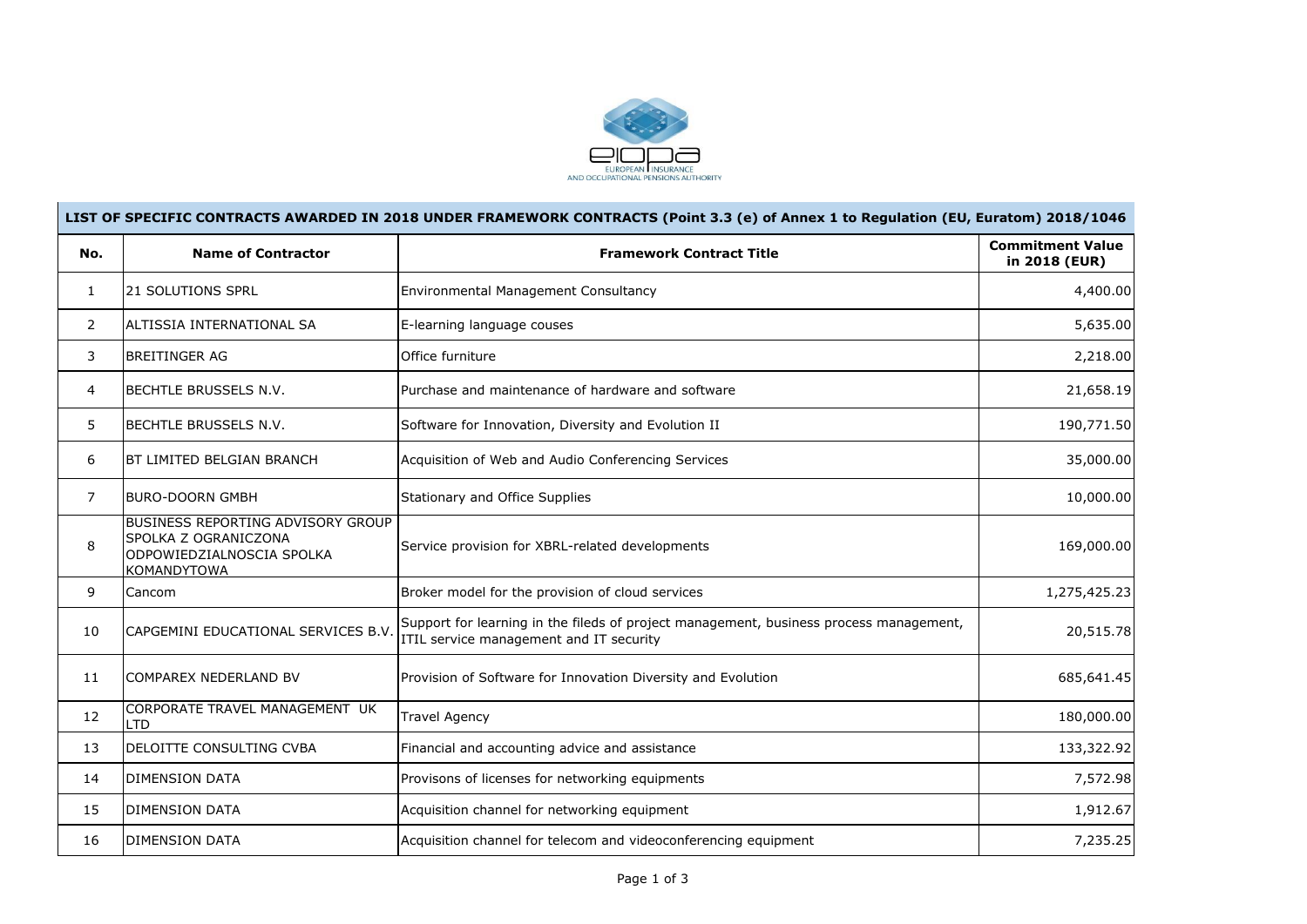| No. | <b>Name of Contractor</b>                                                                      | <b>Framework Contract Title</b>                                            | <b>Commitment Value</b><br>in 2018 (EUR) |
|-----|------------------------------------------------------------------------------------------------|----------------------------------------------------------------------------|------------------------------------------|
| 17  | DT4EU Consortium: Deloitte Consulting<br>and Transys International                             | High level consultancy and studies                                         | 199,335.00                               |
| 18  | <b>EBSCO Information Services</b>                                                              | Media Subscription                                                         | 72,615.75                                |
| 19  | GETSYS LUXEMBOURG ASSOCIATION<br>MOMENTANEE*GETRONICS BELGIUM SA<br>SYSTEMAT LUXEMBOURG PSF SA | Provisions of hardware services                                            | 7,773.66                                 |
| 20  | GONDER FACILITY SERVICES GMBH                                                                  | Cleaning services                                                          | 158,764.54                               |
| 21  | HOUTSCHILD INTERNATIONALE<br><b>BOEKHANDE</b>                                                  | <b>Books</b>                                                               | 1,312.91                                 |
| 22  | HUBERT WAGENBACH OHG*WAGENBACH<br>PARTYSERVICE U MEHR                                          | Provision of catering services                                             | 65,500.00                                |
| 23  | I.K. Hofmann GmbH                                                                              | <b>Interim Staff Services</b>                                              | 154,152.00                               |
| 24  | <b>INSIGHT</b>                                                                                 | SOFTWARE PRODUCTS, MAINTENANCE AND SUPPORT (SIDE II)                       | 155,376.77                               |
| 25  | INTERQUEST GROUP (UK) LIMITED                                                                  | IT Systems Expert                                                          | 731,233.44                               |
| 26  | LINKEDIN IRELAND UNLIMITED COMPANY                                                             | LinkedIn Subscriptions                                                     | 26,100.00                                |
| 27  | LUIGI LAVAZZA DEUTSCHLAND GMBH                                                                 | Rental of coffee machines, delivery of coffee, and related services        | 9,200.00                                 |
| 28  | M.D.F TRAINING EN CONSULTANCY BV                                                               | Management training                                                        | 3,650.00                                 |
| 29  | M.D.F TRAINING EN CONSULTANCY BV                                                               | Team Building                                                              | 27,577.87                                |
| 30  | MARTIN JOPPEN PHOTOGRAPHIE GMBH                                                                | Provision of Photo Services                                                | 3,016.26                                 |
| 31  | <b>MIMEOS</b>                                                                                  | Printers and Maintenance                                                   | 2,565.32                                 |
| 32  | NEUMANN BUSINESS SERVICES EK MAIL<br><b>BOXES ETC.</b>                                         | Printing services                                                          | 5,401.59                                 |
| 33  | PKF LITTLEJOHN LLP                                                                             | Supply of technical assistance services in the field of audit and controls | 42,920.00                                |
| 34  | PME FAMILIENSERVICE GGMBH                                                                      | Child-minding services                                                     | 30,984.00                                |
| 35  | PME FAMILIENSERVICE GGMBH                                                                      | Child-minding services                                                     | 108,145.00                               |
| 36  | PRICEWATERHOUSECOOPERS EU<br>SERVICESEESV                                                      | Personal and interpersonal skills training                                 | 44,855.00                                |
| 37  | PRICEWATERHOUSECOOPERS EU<br><b>SERVICESEESV</b>                                               | <b>Staff Engagement Survey</b>                                             | 18,000.00                                |